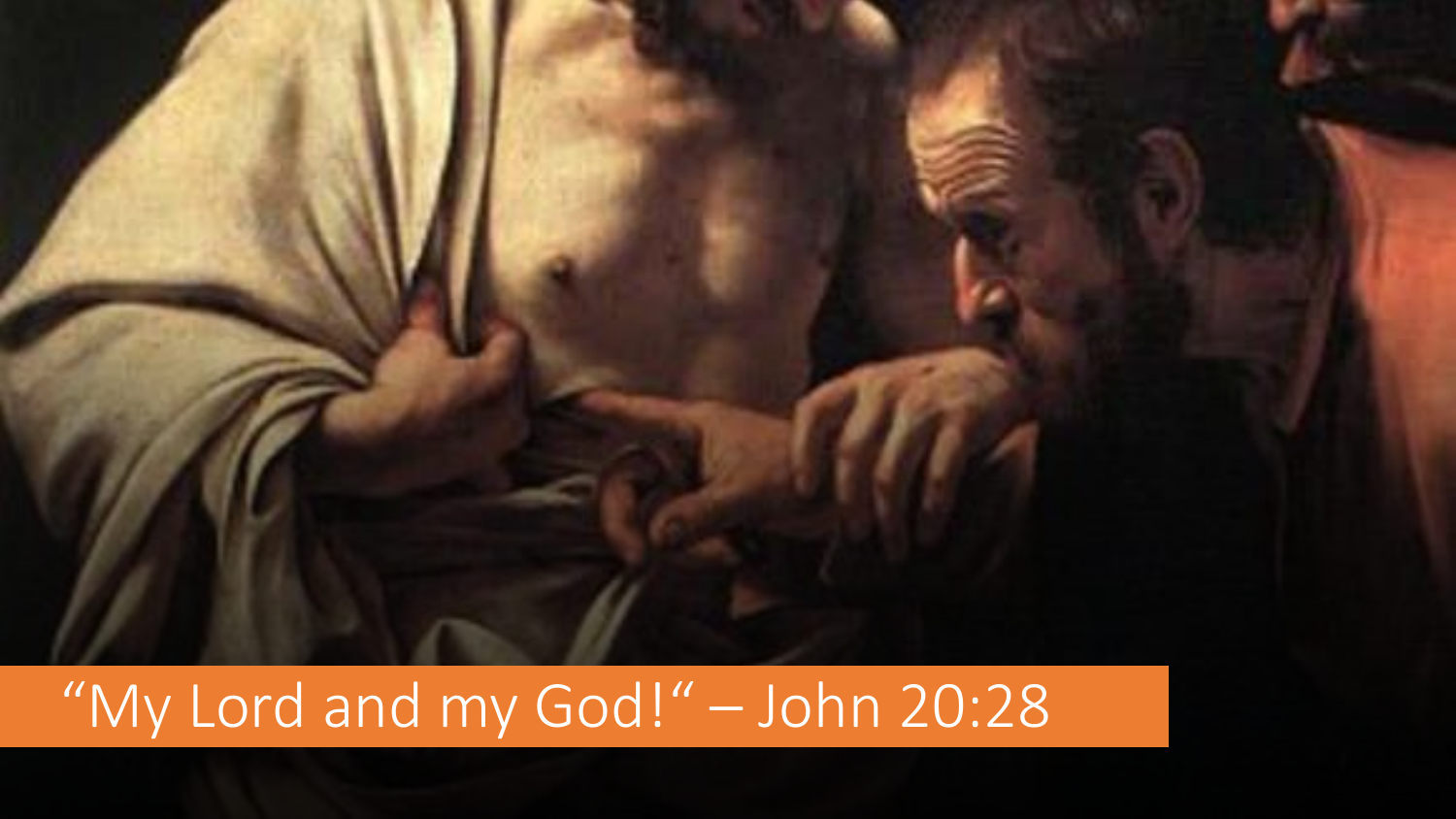## Facing the Glory of God

Thomas Sunday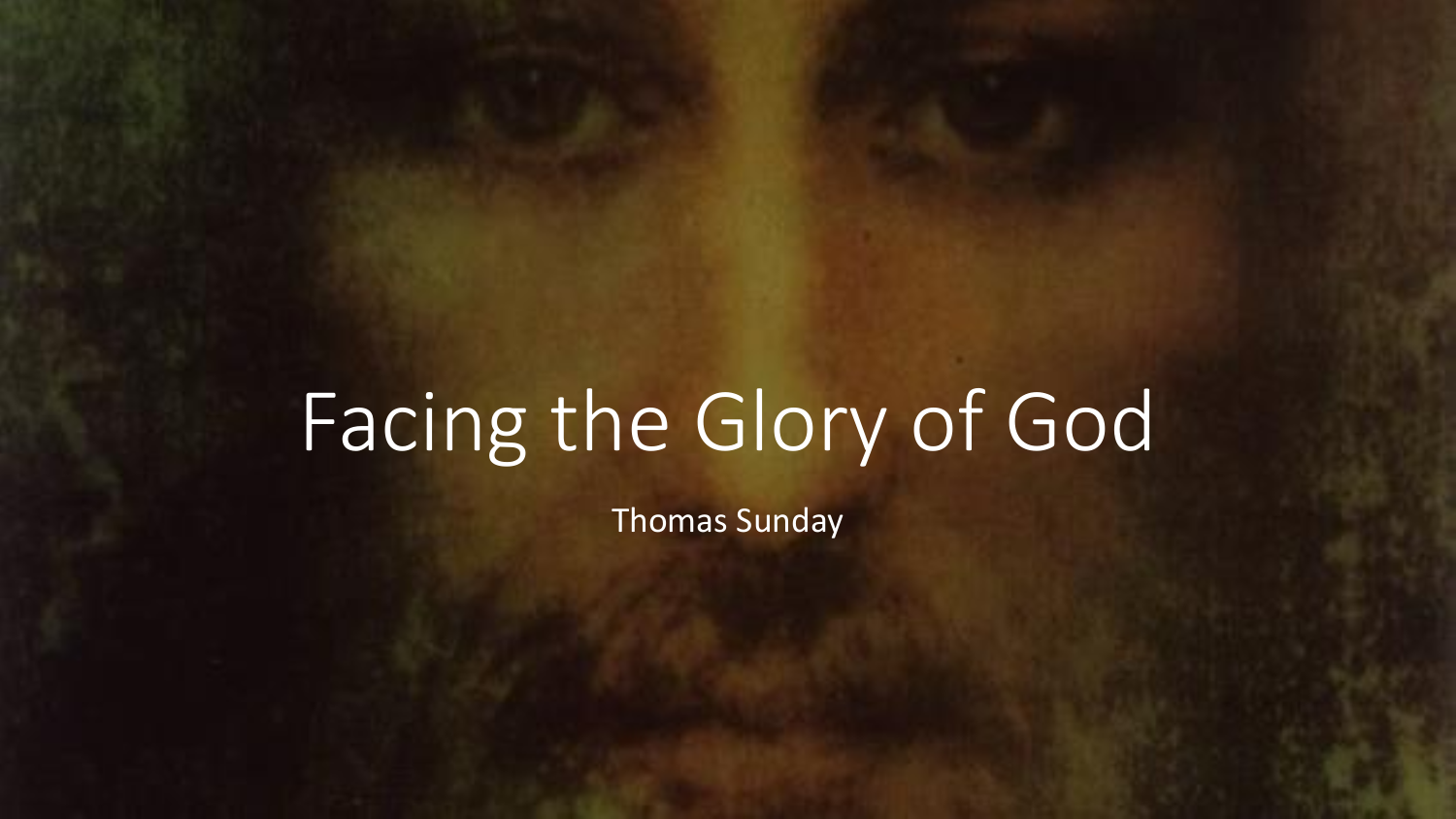## Coming Face to Face with God

Now when He was asked by the Pharisees when the kingdom of God would come, He answered them and said, "The kingdom of God does not come with observation; nor will they say, 'See here!' or 'See there!' For indeed, the kingdom of God is within you." (Lk. 17:20-21)

"God is Spirit, and those who worship Him must worship in spirit and truth." (Jn. 4:24)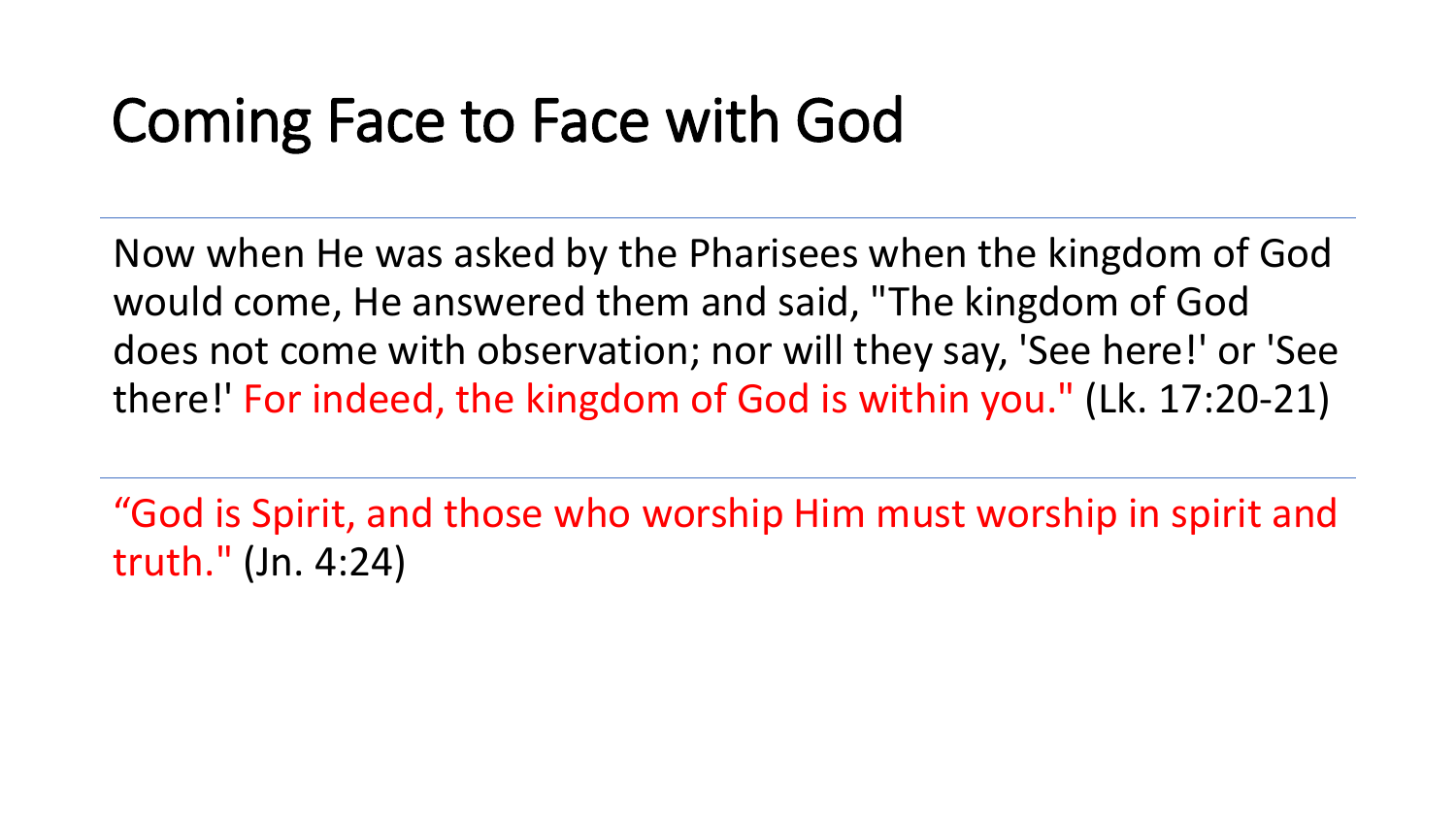## Abraham

- Now the LORD had said to Abram: "Get out of your country, From your family And from your father's house, To a land that I will show you." (Gen. 12:1)
- Commitment

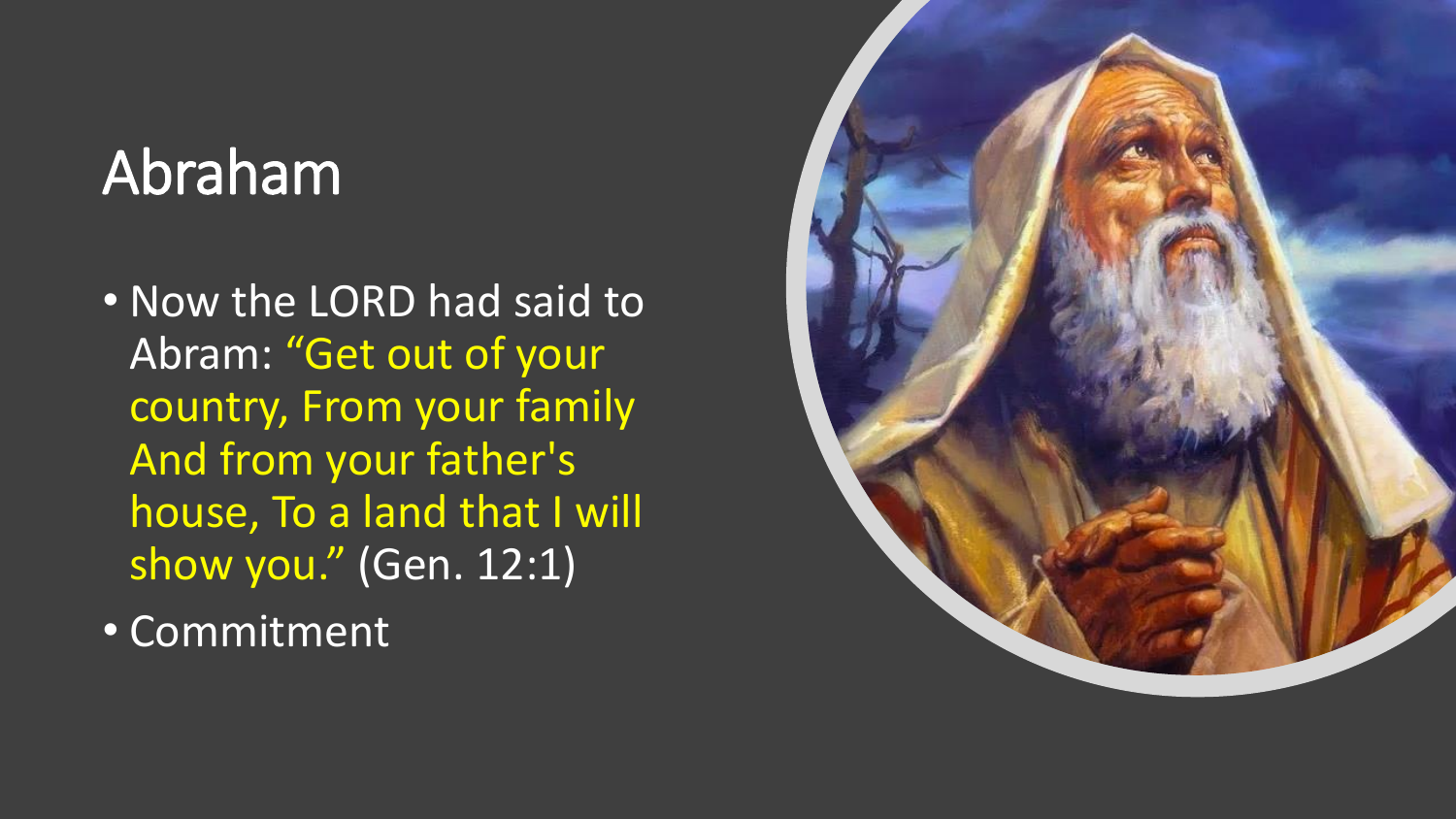

### Jacob

- "I will not let You go unless You bless me!" (Gen. 32:26)
- So Jacob called the name of the place Peniel: "For I have seen God face to face, and my life is preserved." (Gen. 32:30)
- Struggle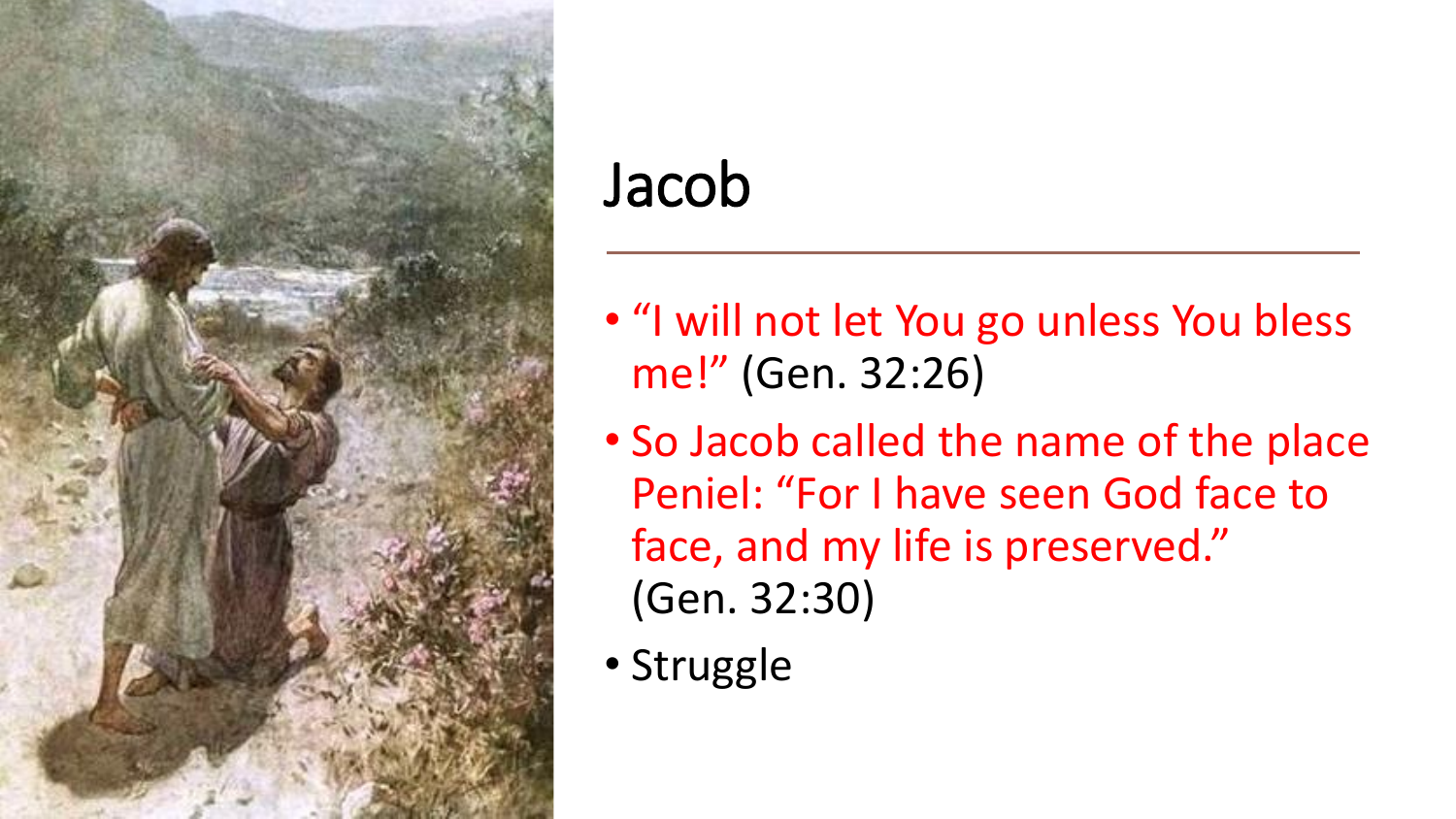#### St. Peter

• When Simon Peter saw it, he fell down at Jesus' knees, saying, "Depart from me, for I am a sinful man, O Lord!" (Lk. 5:8)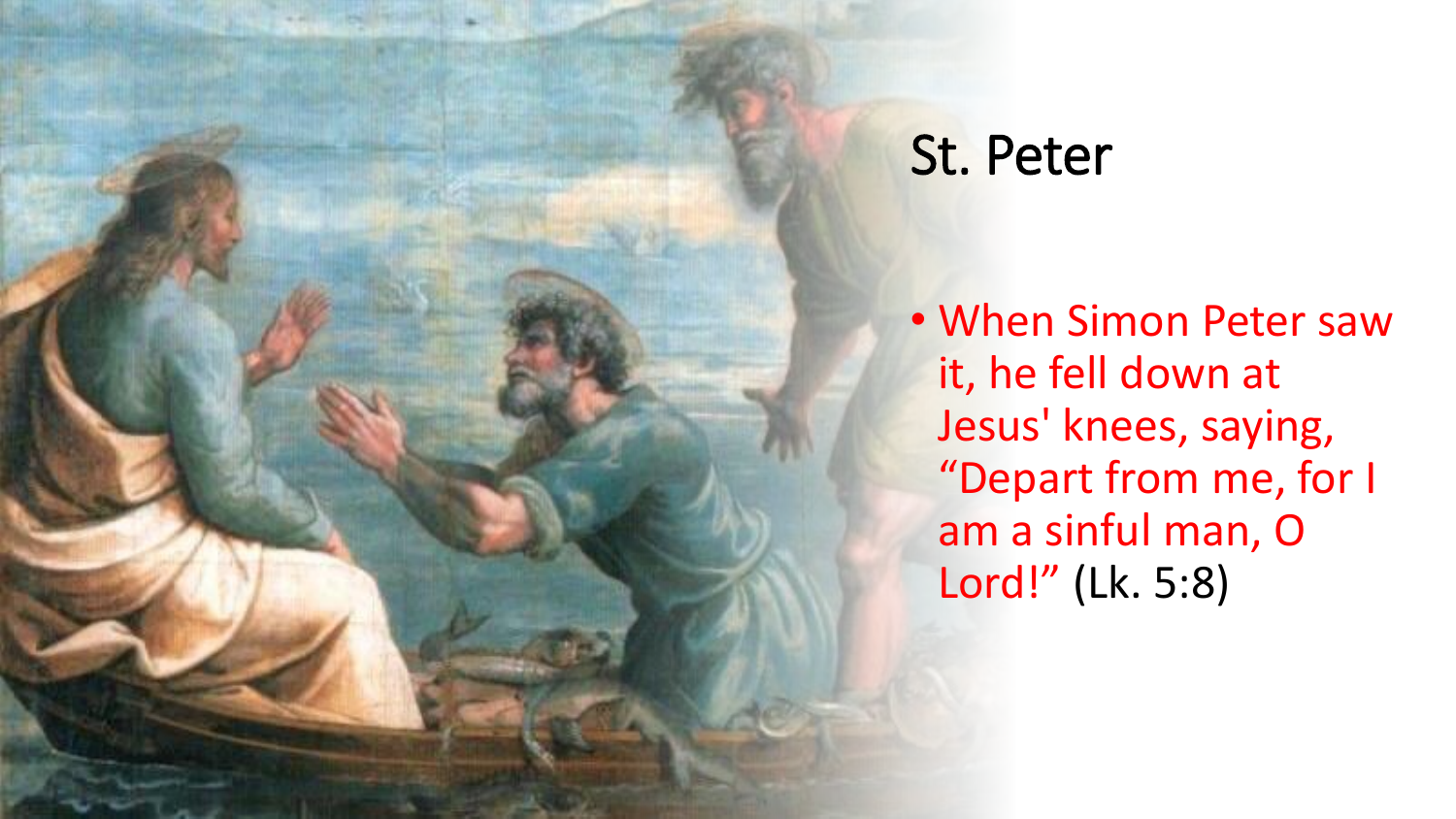# The Transfiguration

- While he was saying this, a cloud came and overshadowed them; and they were fearful as they entered the cloud. And a voice came out of the cloud, saying, "This is My beloved Son. Hear Him!" (Lk. 9:34-35)
- "Do not marvel at this; for the hour is coming in which all who are in the graves will hear His voice and come forth—those who have done good, to the resurrection of life, and those who have done evil, to the resurrection of condemnation." (Jn. 5:28-29)

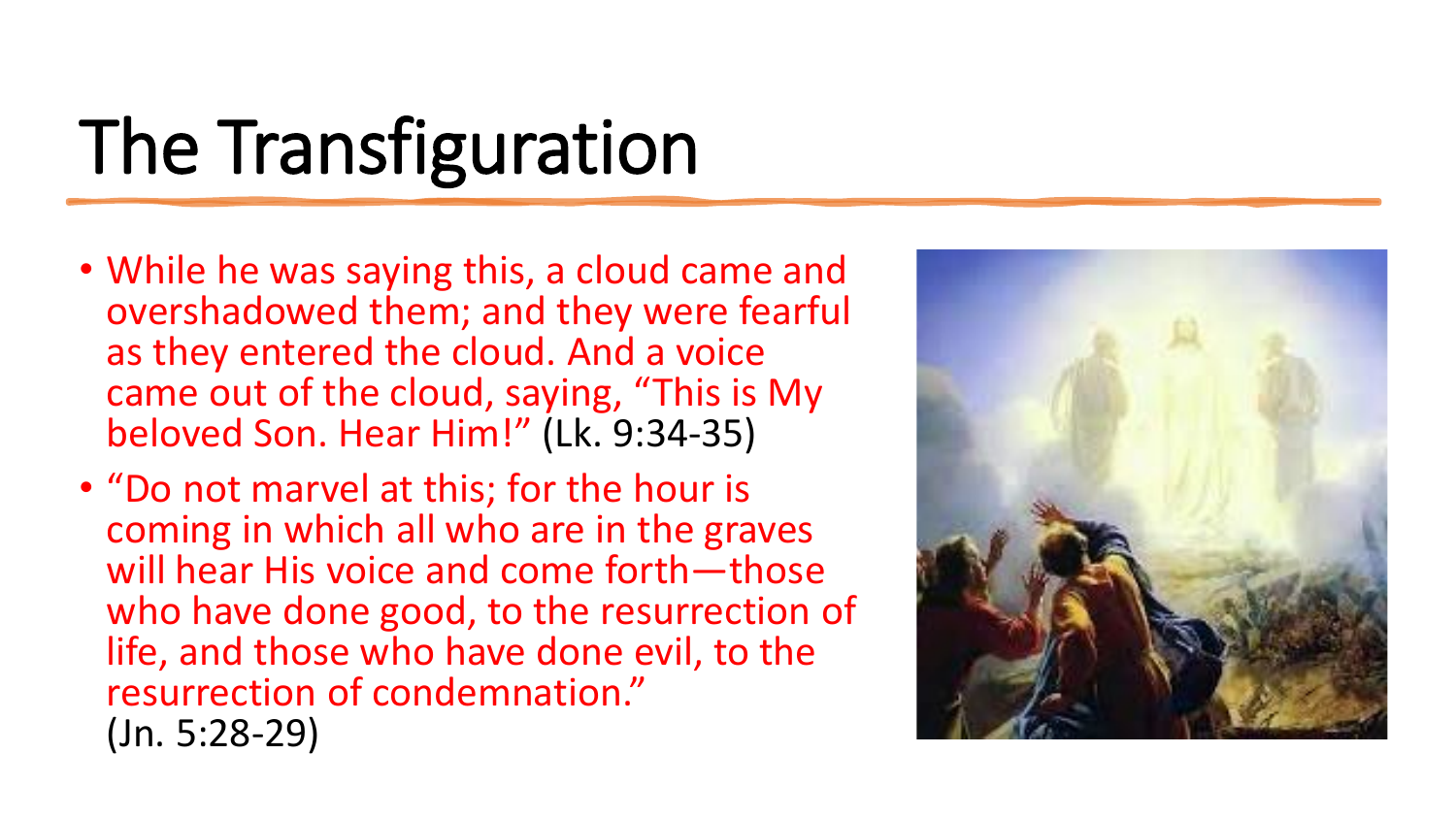#### St. Thomas

• "My Lord and my God!" (Jn. 20:28)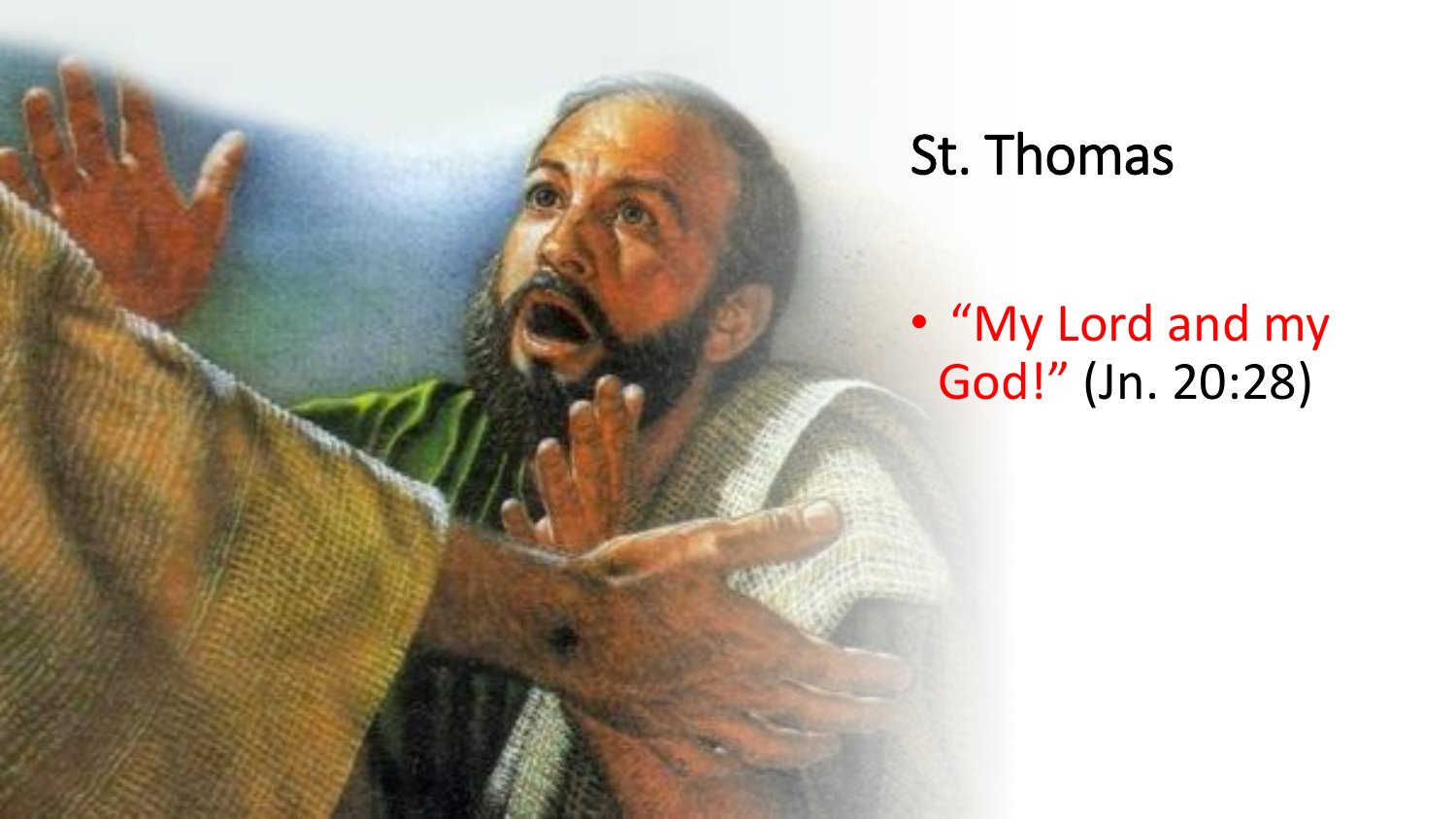## **Conclusion**

- St. Thomas drove him to worship and praise the Lord
- Abraham committed to His covenant
- Jacob struggled and was victorious
- St. Peter saw his true self
- Transfiguration glimpse of our promised resurrection and glory

• "They shall see His face, and His name shall be on their foreheads." (Rev. 22:4)